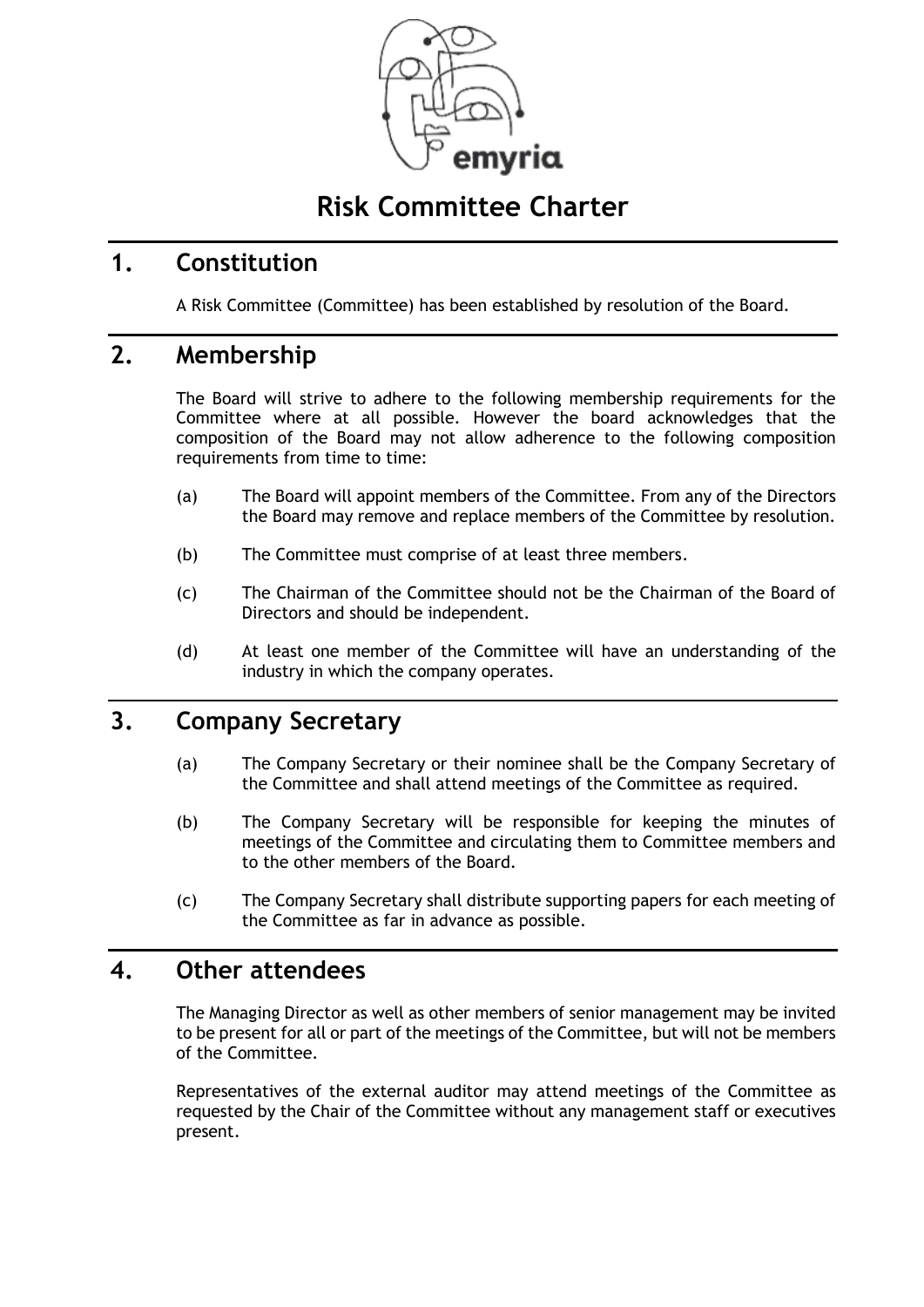### **5. Quorum**

A quorum will be two members.

#### **6. Meetings**

- (a) Committee meetings will be held not less than two times a year so as to enable the Committee to undertake its role effectively.
- (b) In addition, the Chair is required to call a meeting of the Committee if requested to do so by any member of the Committee, the Managing Director or the external auditor.
- (c) Where deemed appropriate by the Chair of the Committee, meetings and subsequent approvals and recommendations can be implemented by a circular written resolution or conference call.
- (d) Decisions will be based on a majority of votes with the Chair having a casting vote.
- (e) The Committee Chair, through the Company Secretary, will report the actions of the Committee to the Board at the next Board meeting after each Committee meeting.
- (f) Minutes of each meeting are included in the papers for the next full Board meeting after each Committee meeting.

## **7. Authority**

The Committee is authorised by the Board to investigate any activity within its charter. The Committee will have access to management and auditors (external) with or without management present and has rights to seek explanations and additional information. It is authorised to seek any information it requires from any employees and all employees are directed to cooperate with any request made by the Committee.

### **8. Reporting procedures**

The Committee will keep minutes of its meetings. As outlined above, the Company Secretary shall circulate the minutes of the meetings of the Committee to all members of the Committee for comment and change before being signed by the Chair of the Committee and circulated to the Board with the Board papers for the next Board meeting. The minutes are to be tabled at the Board meeting following the Committee meeting along with any recommendations of the Committee.

## **9. Responsibilities of the Risk Committee**

The Committee is responsible for:

- (a) Oversight of the Risk Management System.
- (b) Overseeing the establishment and implementation by management of a system for identifying, assessing, monitoring and managing material risk throughout the company. This system will include the Company's internal compliance and control systems.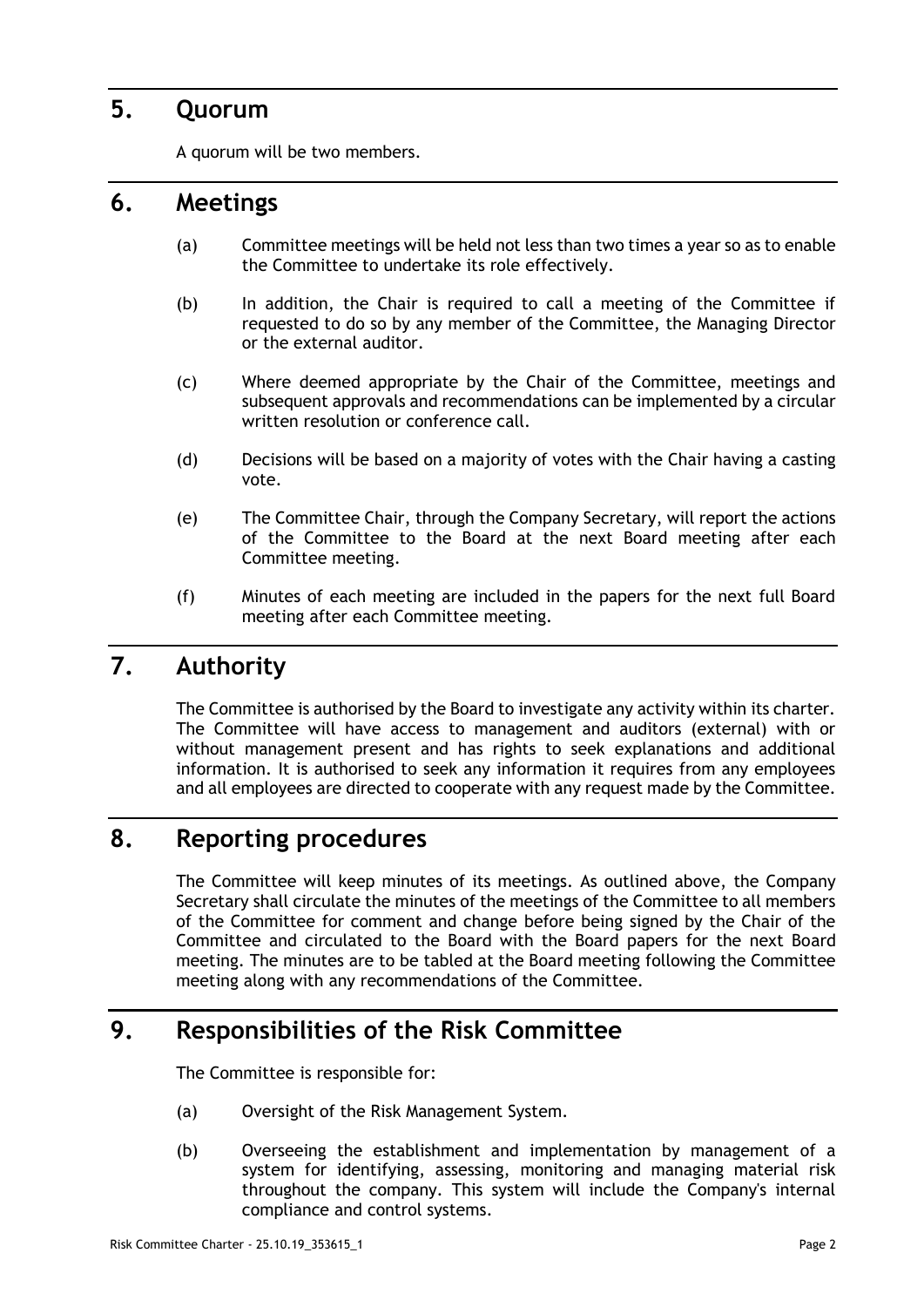- (c) Assessing the internal processes and controls for determining and managing key risk areas, particularly:
	- (i) non-compliance with laws, regulations, standards and best practice guidelines, including environmental and industrial relations laws;
	- (ii) litigation and claims; and
	- (iii) relevant business risks specifically relating to the Company's operations.
- (d) Monitoring management's performance against the Company's risk management framework including whether it is operating within the risk appetite set by the Board;
- (e) Ensuring the development and maintenance of a risk register that identifies the risks to the Company and its operation and assesses the likelihood of their occurrence.
- (f) Ensuring the risk register is periodically updated and presenting it to the Board for its consideration at least annually.
- (g) Ensuring that the Company has an effective risk management system and that major risks to the Company are reported to the Board as appropriate.
- (h) Receiving from management reports on all suspected and actual frauds, thefts and breaches of laws.
- (i) Receive reports from management on new and emerging sources of risk and the risk controls and mitigation measures that management has put in place to deal with those risks;
- (j) Reviewing any material incident involving fraud or a breakdown of the Company's risk controls and determining the lessons learned;
- (k) Making recommendations to the Board in relation to changes that should be made to the Company's risk management framework or the risk appetite set by the Board
- (l) Evaluating the process the Company has in place for assessing and continuously improving internal controls, particularly those related to areas of significant risk.
- (m) Assessing whether management has controls in place for unusual types of transactions and/or any potential transactions that may carry more than an acceptable degree of risk.
- (n) If appropriate meet periodically with key management, and external auditors to understand and discuss the Company's control environment.
- (o) Evaluating the adequacy and effectiveness of the Company's administrative, operating and accounting policies through active communication with operating management, internal auditors (should they exist) and the external auditors.
- (p) Evaluating the Company's exposure to fraud.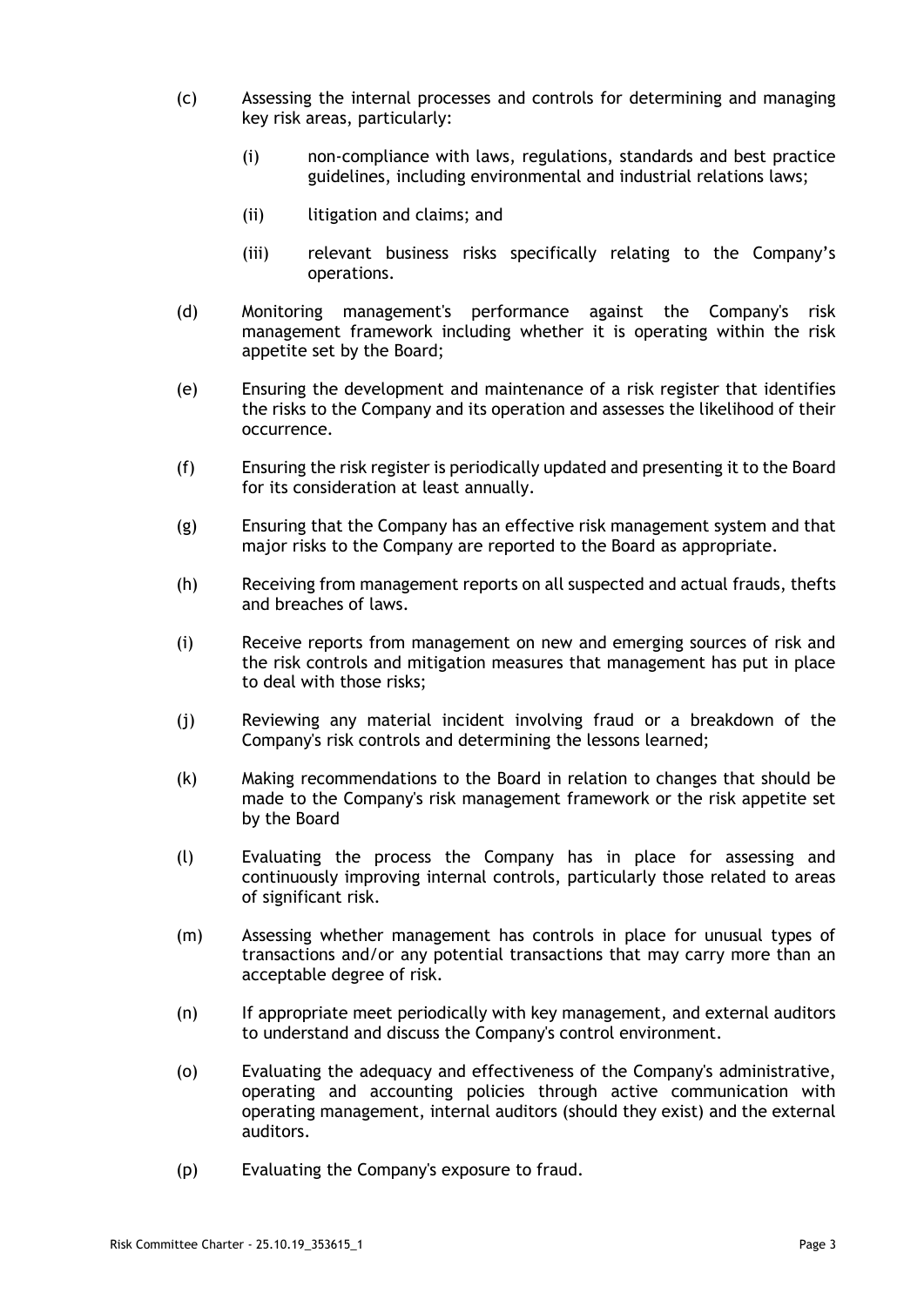- (q) Taking an active interest in ethical considerations regarding the Company's policies and practices.
- (r) Monitoring the standard of corporate conduct in areas such as arms- length dealings and likely conflicts of interest.
- (s) Ensuring a safe working culture is sustained in the workforce.
- (t) Determining the Company's risk profile describing the material risks, including both financial and non-financial matters, facing the company.
- (u) Regularly reviewing and updating the risk profile.

## **10. Reliance on information or professional or expert advice**

Each member of the Committee is entitled to rely on information, or professional or expert advice, to the extent permitted by law, given or prepared by:

- (a) an employee of the Group whom the member believes on reasonable grounds to be reliable and competent in relation to the matters concerned;
- (b) a professional adviser or expert in relation to matters that the member believes on reasonable grounds to be within the person's professional or expert competence; or
- (c) another Director or officer of the Group in relation to matters within the Director's or officer's authority.

### **11. Access to advice**

- (a) Members of the Committee have rights of access to management and to the books and records of the Company to enable them to discharge their duties as Committee members, except where the Board determines that such access would be adverse to the Company's interests. Such access shall be provided on a timely basis.
- (b) Members of the Committee may meet with the external auditors without management being present.
- (c) Members of the Committee may consult independent legal counsel or other advisers they consider necessary to assist them in carrying out their duties and responsibilities, subject to prior consultation with the Chair. Any costs incurred as a result of the Committee consulting an independent expert will be borne by the Company.

### **12. Review of Charter**

- (a) The Board will conduct an annual review of the membership to ensure that the Committee has carried out its functions in an effective manner and that the Company is operating with due regard for the risk appetite set by the Board.
- (b) The Board will update the Charter as required or as a result of new laws or regulations.